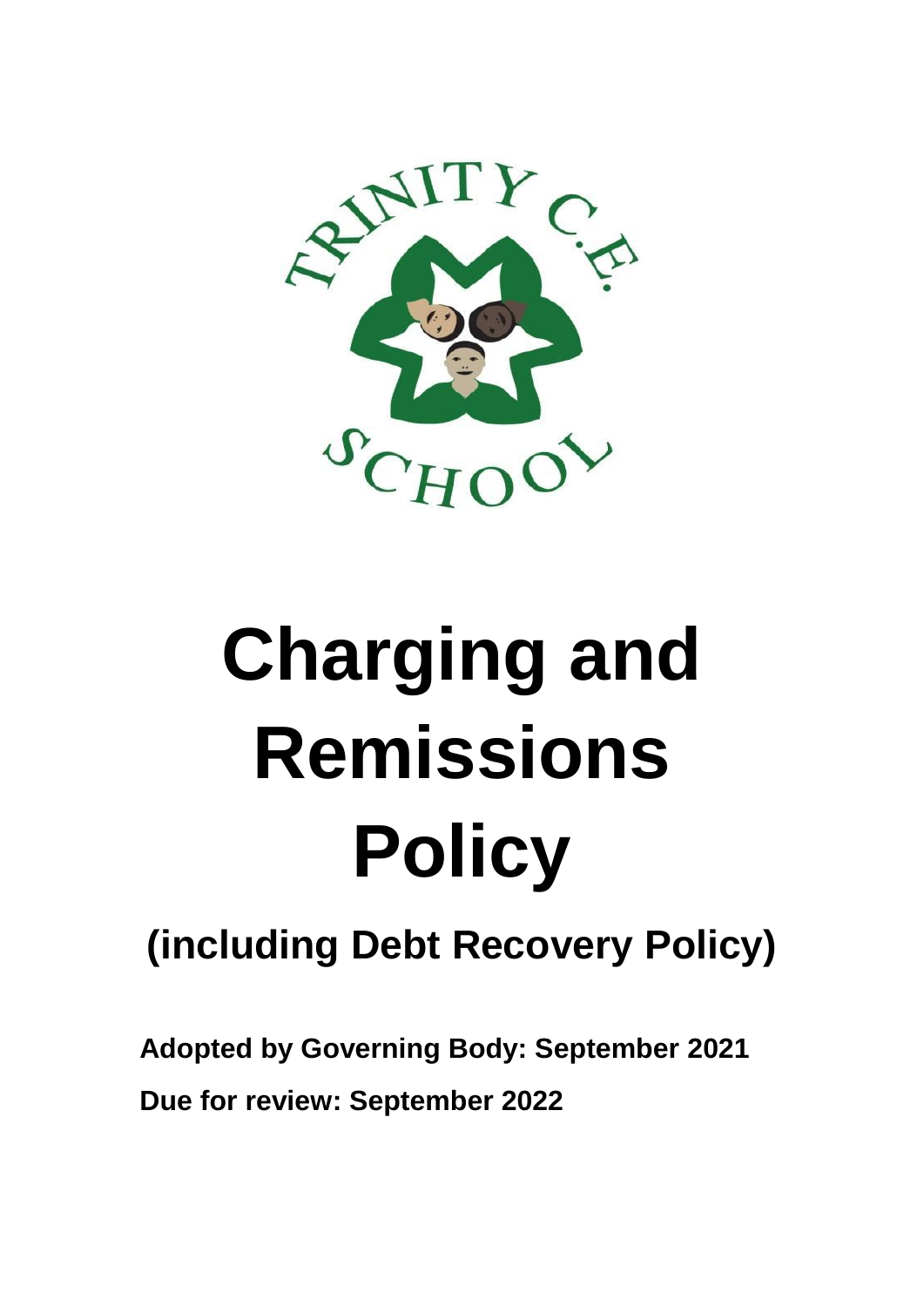# **Introduction**

The purpose of this guidance is to help headteachers and governing bodies set out their policies on charging and remission for school activities and school visits.

Sections 449-462 of the Education Act 1996 set out the law on charging for school activities in schools maintained by local authorities in England. This guidance has been written to provide at-a-glance information and complements the information given in "A Guide to the Law for School Governors" (Chapter 23). This guidance accurately reflects the terms of the Education Act 1996, but it is not a substitute for those terms. This guide is also referred to in paragraph 1.82 in the School Admissions Code, and in para 1.97 in the revised School Admissions Code (in force from 10/2/09).

Schools must ensure that they inform parents on low incomes and in receipt of the benefits listed on page 4 of this guide of the support available to them when being asked for contributions towards the cost of school visits.

#### **Education**

-

School governing bodies and local authorities **cannot** charge for:

- an admission application to any maintained school;
- education provided during school hours (including the supply of any materials, books, instruments or other equipment);
- education provided outside school hours if it is part of the National Curriculum<sup>1</sup>, or part of a syllabus for a prescribed public examination that the pupil is being prepared for at the school, or part of religious education;
- tuition for pupils learning to play musical instruments if the tuition is required as part of the National Curriculum, or part of a syllabus for a prescribed public examination that the pupil is being prepared for at the school, or part of religious education;
- entry for a prescribed public examination, if the pupil has been prepared for it at the school; and
- $\bullet$  examination re-sit(s) if the pupil is being prepared for the re-sit(s) at the school<sup>2</sup>.

<sup>&</sup>lt;sup>1</sup> It should be noted that 'part of the National Curriculum' is not restricted to learning outside the classroom experiences that are specifically subject based (e.g. geography or science fieldwork) and include, for example, activities designed to fulfil requirements under the National Curriculum 'inclusion statement' (e.g. developing teamwork skills).

 $<sup>2</sup>$  However, if a pupil fails, without good reason, to meet any examination requirement for a</sup> syllabus, the fee can be recovered from the pupil's parents.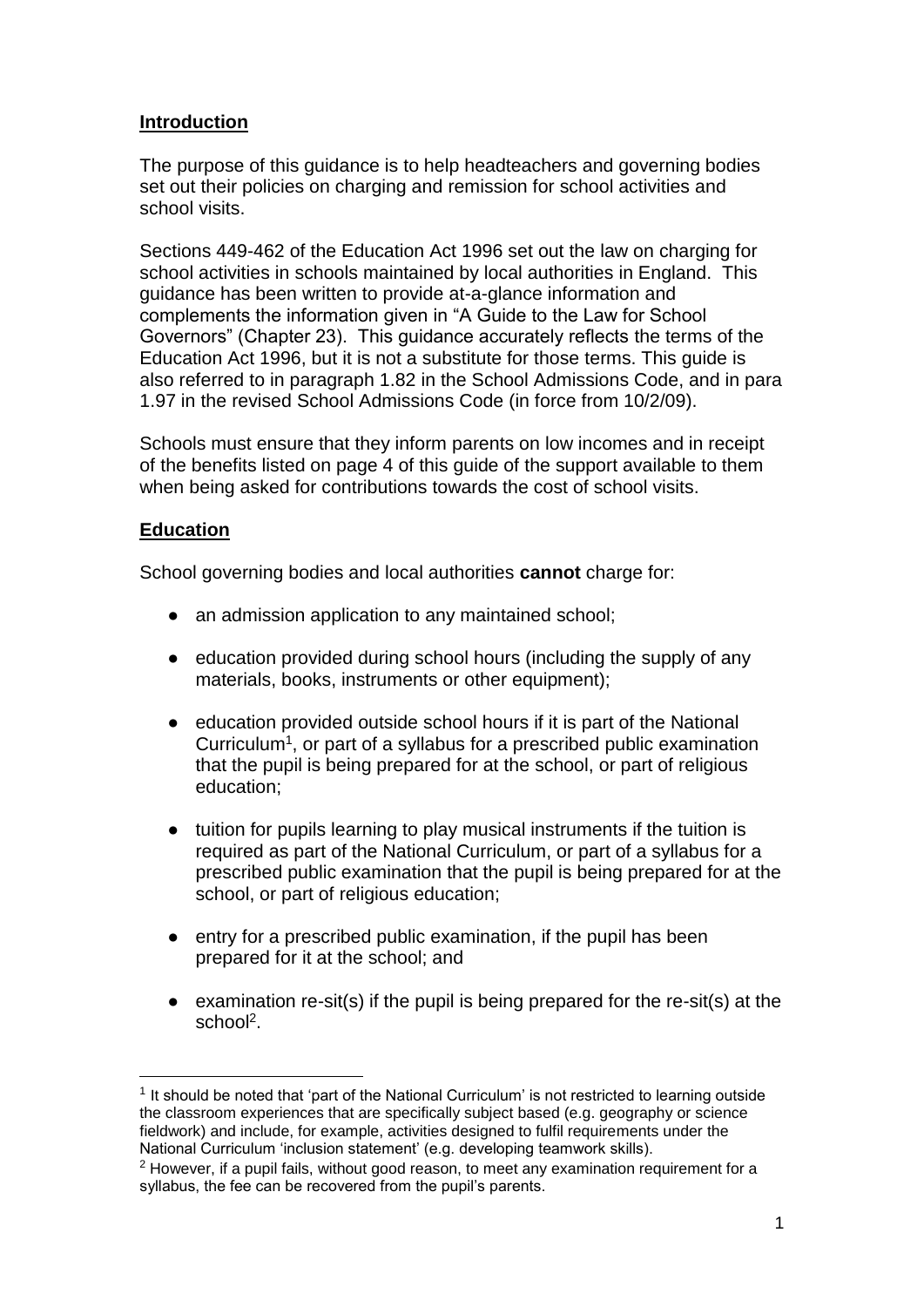Schools and local authorities **can** charge for:

- any materials, books, instruments, or equipment, where the child's parent wishes him to own them;
- optional extras (see below); and
- music and vocal tuition, in limited circumstances (see page 4).

# **Optional Extras**

Charges may be made for some activities that are known as "optional extras". Where an optional extra is being provided, a charge **can** be made for providing materials, books, instruments, or equipment. **Optional extras are**:

● education provided outside of school time that is not:

a) part of the National Curriculum;

b) part of a syllabus for a prescribed public examination that the pupil is being prepared for at the school; or

c) part of religious education.

- examination entry fee(s) if the registered pupil has not been prepared for the examination(s) at the school;
- transport that is not required to take the pupil to school or to other premises where the local authority/governing body have arranged for the pupil to be provided with education; and
- board and lodging for a pupil on a residential visit.

In calculating the cost of optional extras an amount may be included in relation to:

- any materials, books, instruments, or equipment provided in connection with the optional extra;
- non-teaching staff;
- teaching staff engaged under contracts for services purely to provide an optional extra, this includes supply teachers engaged specifically to provide the optional extra; and
- the cost, or a proportion of the costs, for teaching staff employed to provide tuition in playing a musical instrument, where the tuition is an optional extra.

Any charge made in respect of individual pupils must not exceed the actual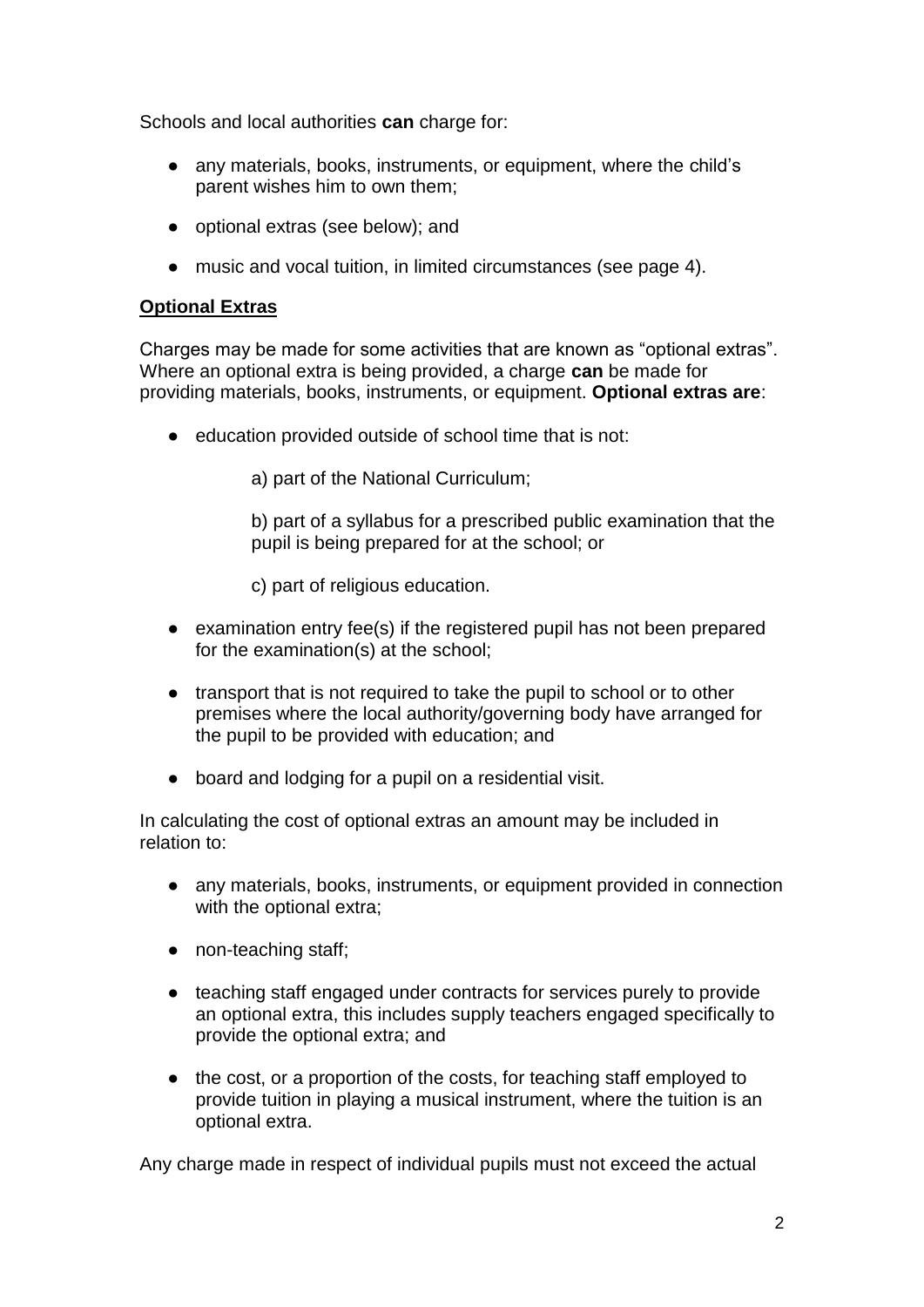cost of providing the optional extra activity, divided equally by the number of pupils participating. It must not therefore include an element of subsidy for any other pupils wishing to participate in the activity whose parents are unwilling or unable to pay the full charge.

Furthermore in cases where a small proportion of the activity takes place during school hours the charge cannot include the cost of alternative provision for those pupils who do not wish to participate. Therefore no charge can be made for supply teachers to cover for those teachers who are absent from school accompanying pupils on a residential visit.

Participation in any optional extra activity will be on the basis of parental choice and a willingness to meet the charges. Parental agreement is therefore a necessary pre-requisite for the provision of an optional extra where charges will be made.

#### **Voluntary Contributions**

Nothing in legislation prevents a school governing body or local authority from asking for voluntary contributions for the benefit of the school or any school activities. However, if the activity cannot be funded without voluntary contributions, the governing body or head teacher should make this clear to parents at the outset.

The governing body or head teacher makes it clear to parents that there is no obligation to make any contribution.

It is important to note that no child should be excluded from an activity simply because his or her parents are unwilling or unable to pay. If insufficient voluntary contributions are raised to fund a visit, then it must be cancelled. The school must make sure that they make this clear to parents. If a parent is unwilling or unable to pay, their child must still be given an equal chance to go on the visit. Schools should make it clear to parents at the outset what their policy for allocating places on school visits will be.

When making requests for voluntary contributions to the school funds, parents must not be made to feel pressurised into paying as it is voluntary and **not compulsory**.

# **Residential Visits**

Schools **cannot** charge for:

- education provided on any visit that takes place during school hours;
- education provided on any visit that takes place outside school hours if it is part of the National Curriculum, or part of a syllabus for a prescribed public examination that the pupil is being prepared for at the school, or part of religious education; and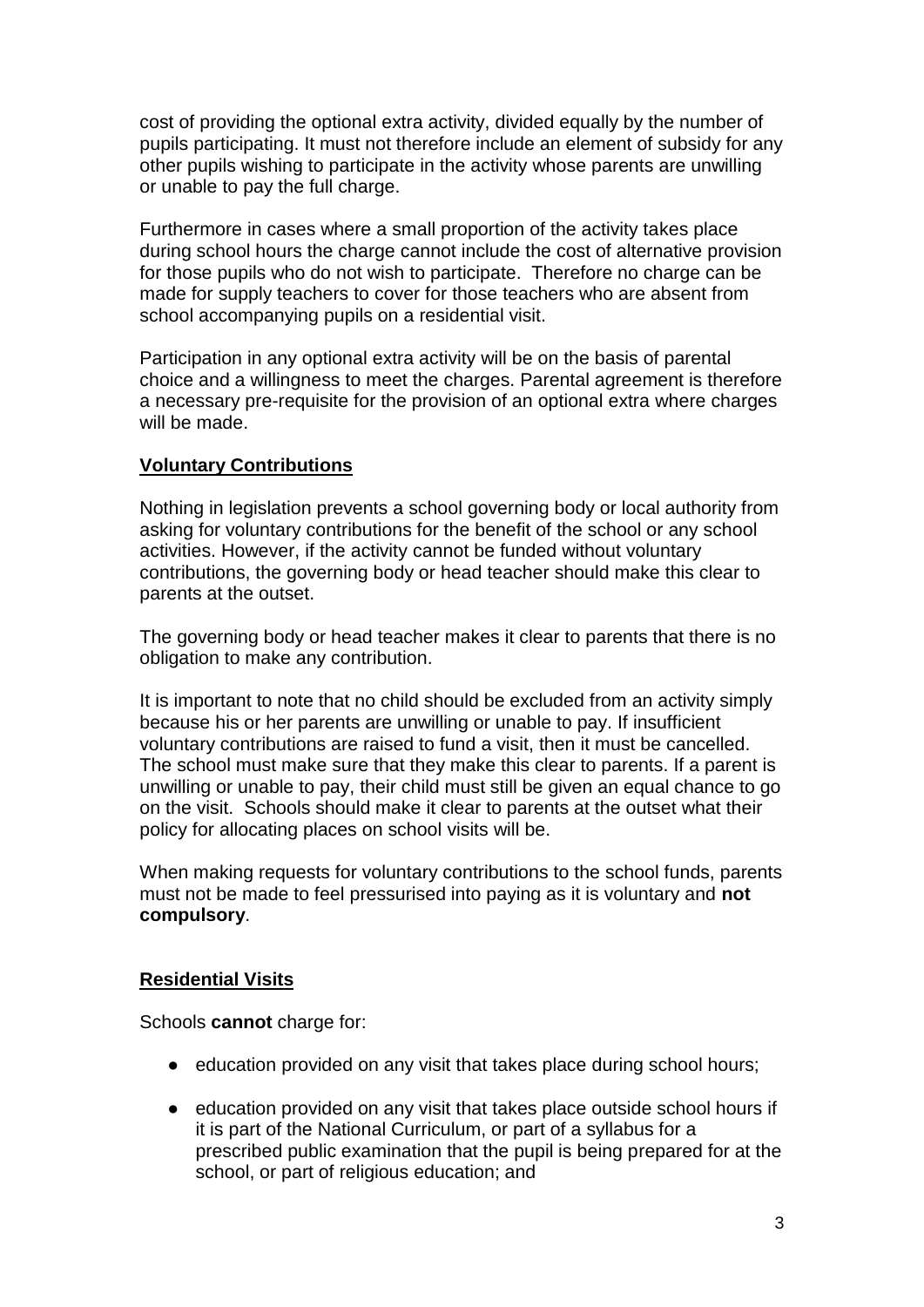● supply teachers to cover for those teachers who are absent from school accompanying pupils on a residential visit.

Schools **can** charge for:

board and lodging and the charge must not exceed the actual cost.

When a school informs parents about a forthcoming visit, they should make it clear that parents who can prove they are in receipt of free school meals the following benefits will be exempt from paying the cost of board and lodging:

- Income Support (IS);
- Income Based Jobseekers Allowance (IBJSA);
- support under part VI of the Immigration and Asylum Act 1999;
- Child Tax Credit, provided that Working Tax Credit is not also received and the family's income (as assessed by Her Majesty's Revenue and Customs) does not exceed £15,575 (Financial Year 2014/15);
- the guarantee element of State Pension Credit; and
- an income related employment and support allowance that was introduced on 27 October 2008.

#### **Music Tuition**

Although the law states that all education provided during school hours must be free, music lessons are an exception to this rule.

The Education and Inspections Act 2006 introduced a regulation-making power which allowed the Department for Children, Schools and Families to specify circumstances where charging can be made for music tuition. The new Regulations, which came into force in September 2007, provide pupils with greater access to vocal and instrumental tuition.

Charges may be made for teaching either an individual pupil or groups of any appropriate size (provided that the size of the group is based on sound pedagogical principles) to play a musical instrument or to sing.

Charges may only be made if the teaching is not an essential part of either the National Curriculum or a public examination syllabus being followed by the pupil(s), or the first access to the Key Stage 2 Instrumental and Vocal Tuition Programme (Wider Opportunities).

#### **Transport**

Schools **cannot** charge for: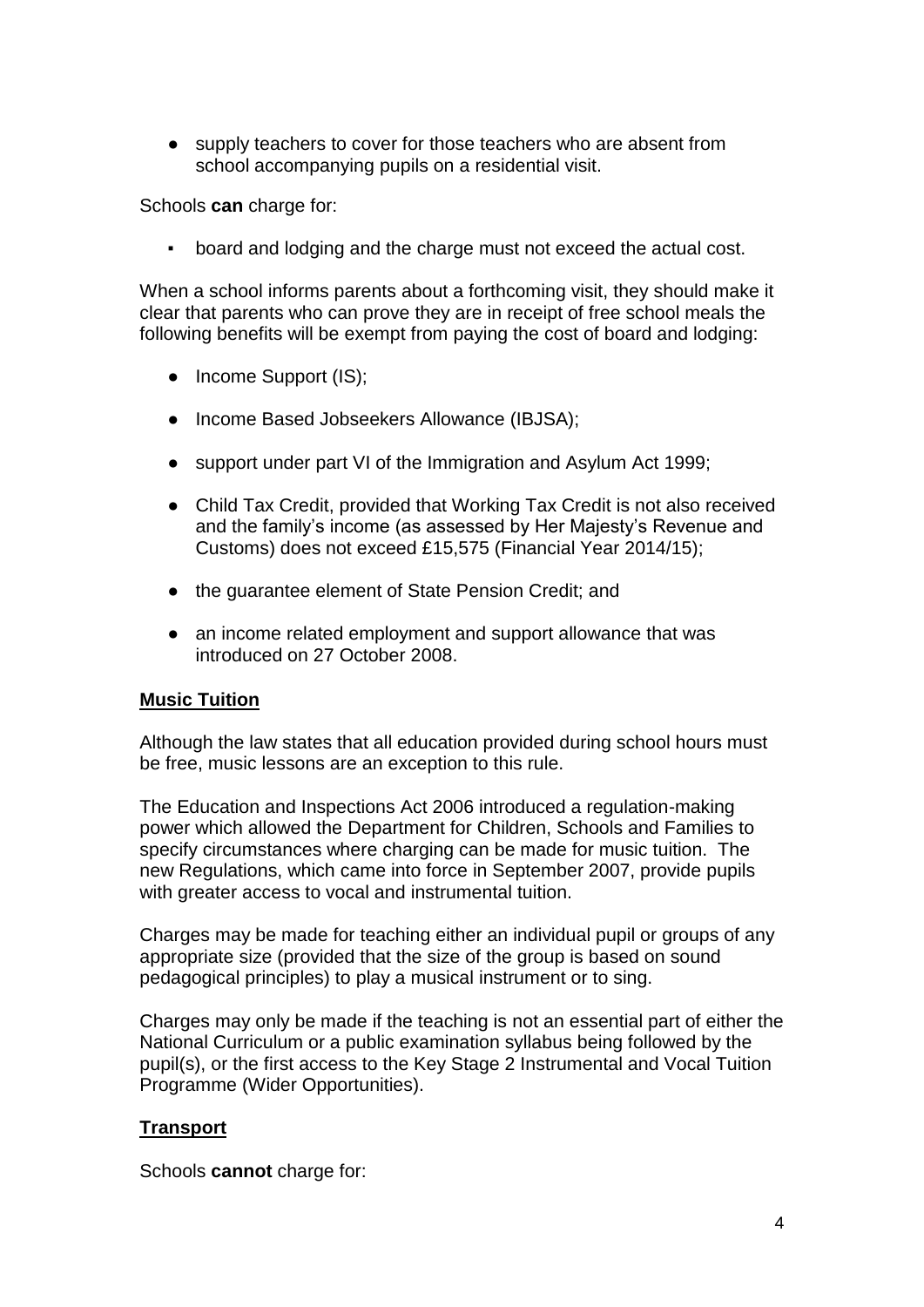- transporting registered pupils to or from the school premises, where the local education authority has a statutory obligation to provide transport;
- transporting registered pupils to other premises where the governing body or local education authority has arranged for pupils to be educated;
- transport that enables a pupil to meet an examination requirement when he has been prepared for that examination at the school; and
- transport provided in connection with an educational visit.

#### **Education partly during school hours**

Where an activity takes place partly during and partly outside school hours, there is a basis for determining whether it is deemed to take place either inside or outside school hours. However, a charge can only be made for the activity outside school hours if it is not part of the National Curriculum, not part of a syllabus for a prescribed public examination that the pupil is being prepared for at the school and not part of religious education.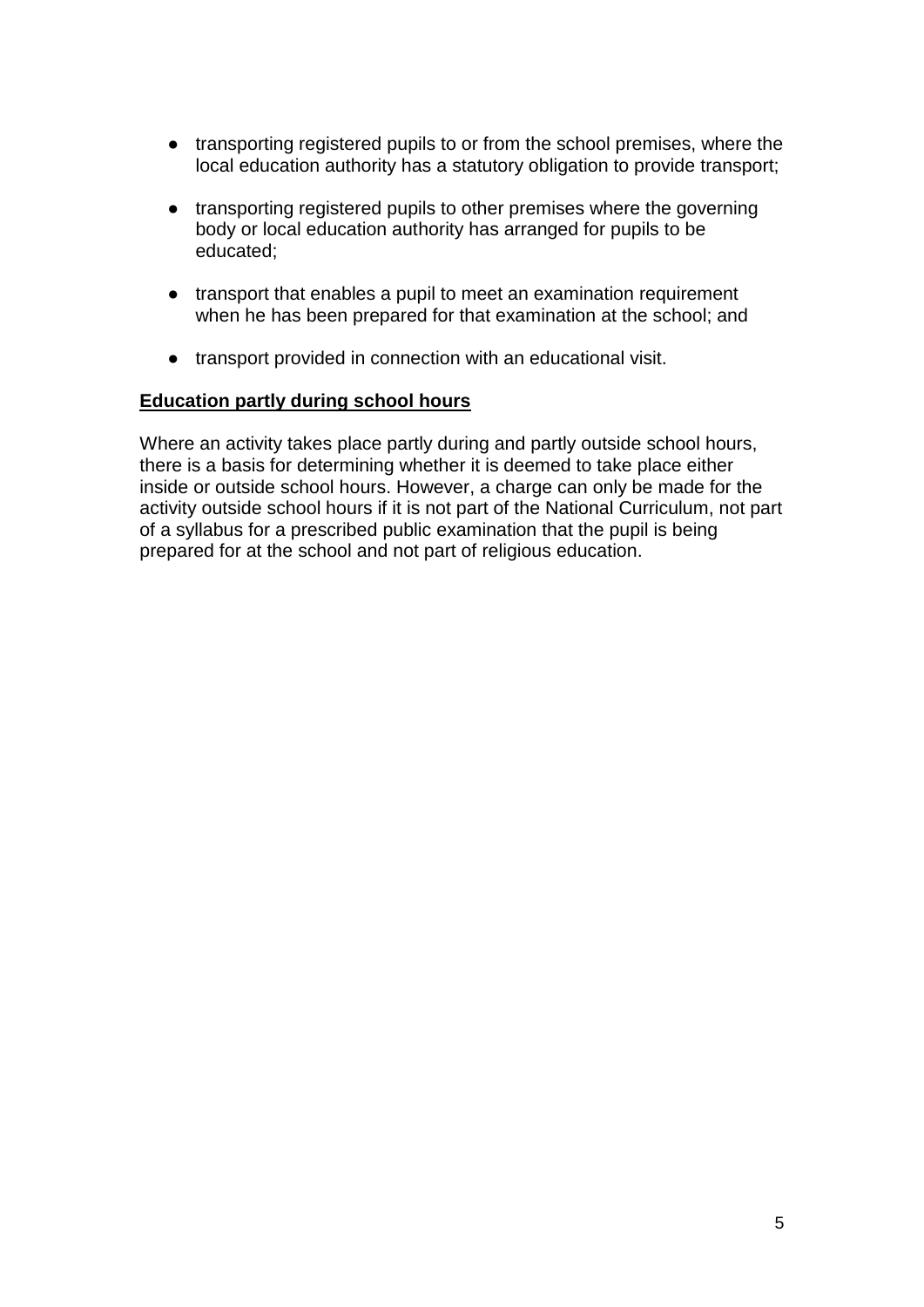# **TRINITY CE PRIMARY SCHOOL**

# **DEBT RECOVERY POLICY**

#### 1. General requirements

Trinity CE Primary School will take all reasonable measures to vigorously collect debts as part of its management of public funds. A debt will be written off only after all reasonable measures (commensurate with the size and nature of the debt) have been taken to recover it.

The school's debt recovery policy will observe the relevant financial regulations and guidance set out in the Scheme for Financing Schools and any other legal requirements.

2. Acceptable 'credit period'

#### Invoices

In general, payment for all goods and services supplied by the School should be collected in advance or at least within that week of receiving these.

#### School Meals

School meals must be paid for in advance. If a pupil is to have meals for the duration of the week or the occasional meal, monies must be received during that week.

#### Child Care Provision - Breakfast and After-School Clubs

Breakfast Club (Dawn Raiders) and After School Club (Dusk Busters) provision must also be paid for in advance where possible. If a pupil is to attend this provision for the duration of the week or on the occasional day, monies must be received during that week.

#### Music Lessons

Parents of children who have peripatetic music lessons where this is charged by the school must pay in advance for lessons.

It is the responsibility of the music teacher to ensure that children have paid for lessons before these are taken.

The school is unable to pay music teachers retrospectively for music lessons that have been taken but where payment has not been forthcoming.

3. Reporting of outstanding debt levels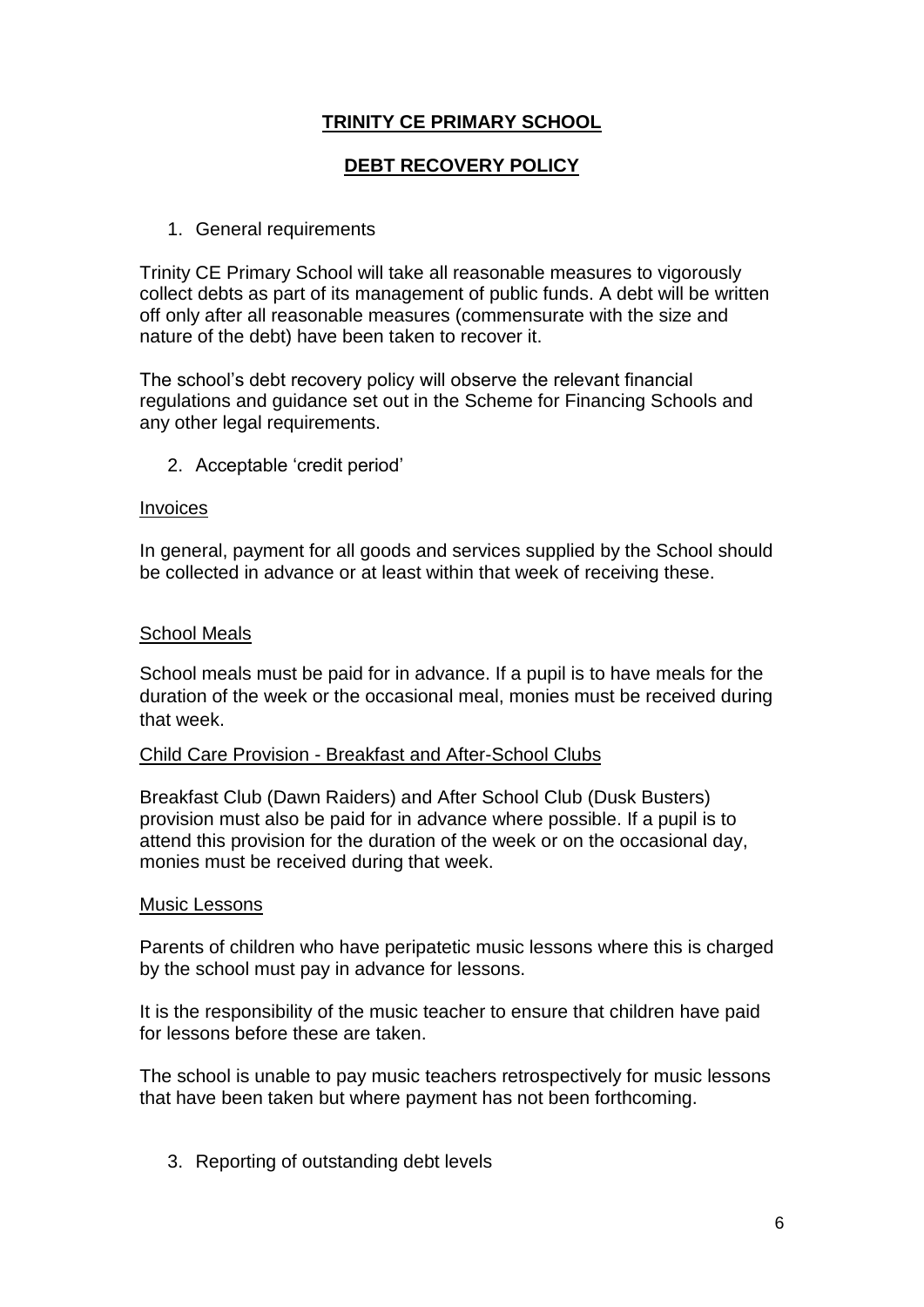The Headteacher/administrator will ensure that the level of outstanding debt is regularly monitored. Suitable records will be maintained to detail individual debts and the total value of debt to the school. Parents will be informed in writing when a debt is above £25 and Debt Recovery Procedures will commence, as detailed below.

4. Debt Recovery Procedures

It is accepted that on occasion arrears may arise for various reasons e.g. pupils forget their dinner money, they are absent on the day it is collected or pupils need to use the Child Care provision for unforeseen circumstances. However, arrears cannot be allowed to accumulate above £25.

Where payment from the parent/carer has not been received over £25, the following process should be applied.

# Procedure for Collection of School Meals Arrears

If the arrears for school meals accumulate above £25, parents/carers will be informed in writing of the amount owed and that no meals will be provided for their child(ren)if payment has not been received to clear the outstanding debts.

Until this debt is cleared, you must provide a packed lunch. In a case when a debt payment is not received nor a packed lunch provided, we will phone to ask you to come to school with the money or to provide sandwiches before lunch time. Social services may also be informed that these parents are not carrying out the responsibility of care by not providing food for their children at lunchtime.

#### Procedure for Collection of Child Care Provision Arrears

If the arrears for child care provision accumulate above £25, parents/carers will be informed in writing of the amount owed and that they will no longer be able to use this provision if payment has not been received to clear the outstanding debts.

Until this debt is cleared, you will have to find alternative arrangements for before and after school care.

#### Significant Arrears

If parents/carers accumulate significant arrears (of £100 or more), Shropshire County Council will be informed where legal proceeding may begin.

# 4.1 Staff Debt Recovery

Staff debts can accumulate from staff school lunches they have taken. A standard letter will be given to staff at the end of each ½ term advising of the debt. In the cases of staff who have left the employ of the school, staff will be